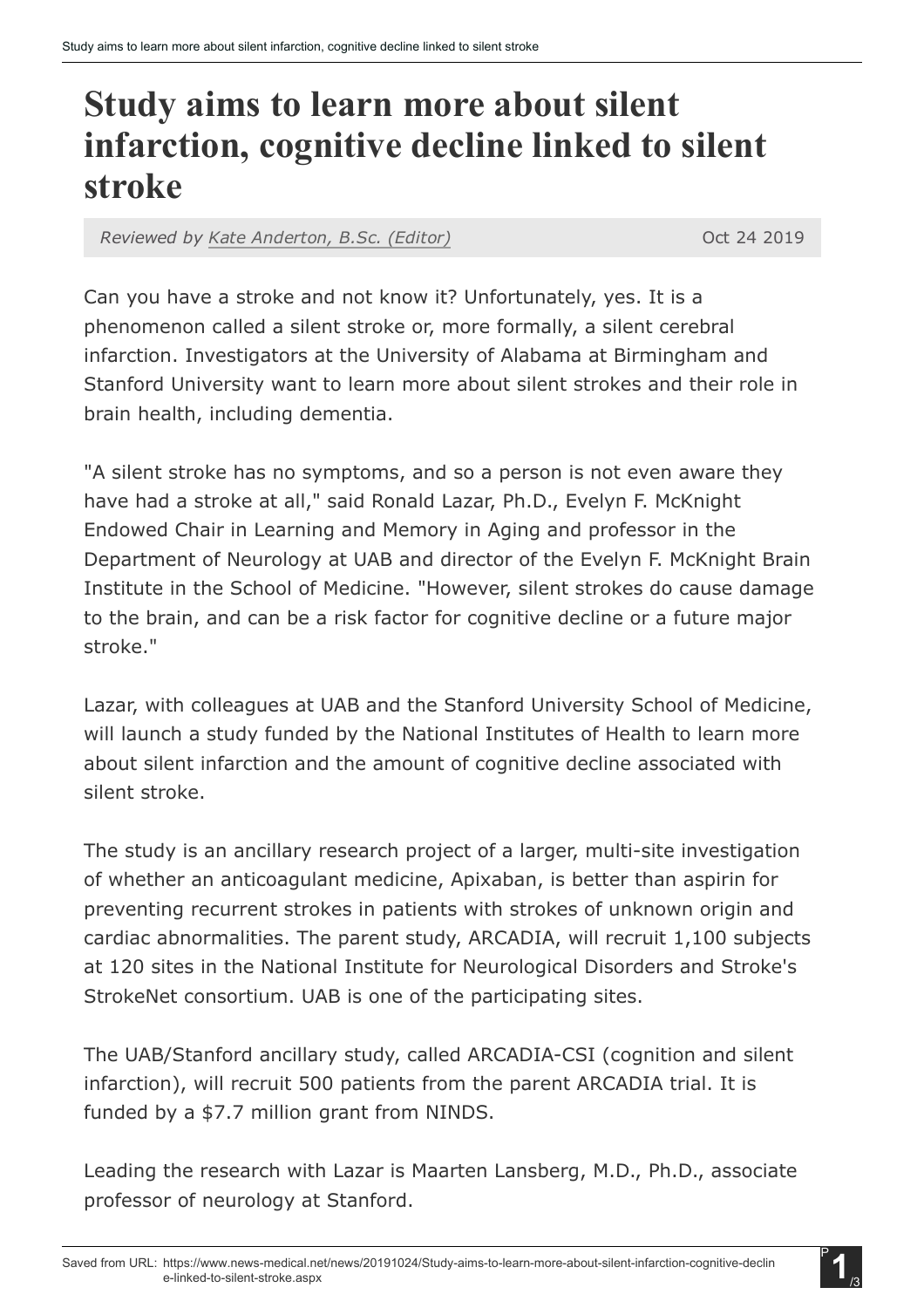"Maarten Lansberg and I thought the ARCADIA trial was a unique opportunity to look at patients who had one stroke and see if there was evidence of subsequent silent infarctions, and if so, was there a decline in cognitive function," Lazar said. "Silent infarctions are highly predictive of future stroke and of the risk of dementia."

Silent strokes can be detected by brain imaging such as MRI. Lansberg's Stanford team will analyze patients' MRI results obtained from ARCADIA, one done at the beginning of the multi-year study and one at the end. Lazar's UAB team will conduct annual neurocognitive testing via telephone. Combined, the parent and its ancillary study seek to paint a descriptive picture of the role of silent infarction.

The neurocognitive test covers four key areas that are relevant for poststroke cognition. The cognitive test has been used extensively in two national stroke studies: REGARDS, a stroke prevention study based at UAB, and CREST-2, a carotid artery study in which UAB is a participating site. Between them, the cognitive test has been validated by use in more than 30,000 subjects.

"We will employ the guidelines and framework developed for REGARDS and administered by the Survey Research Unit within the UAB School of Public Health, under the direction of George Howard, the principal investigator of REGARDS," Lazar said. "We'll conduct four evaluations over three years to assess the rate of cognitive decline and potential correlation to silent infarction. We will also be looking to see if one of the two drugs in ARCADIA, Apixaban or aspirin, is more likely to lead to a lower incidence of silent infarction."

Lazar says most secondary stroke prevention studies have not focused on silent infarctions and cognitive decline.

"This will be the first large-scale collection of data on the effect of anticoagulation on silent infarction and cognitive decline, which should allow for deeper insight in the incidence of silent infarction," he said. "We will also better understand the slope of post-stroke cognitive decline and its relationship with silent infarction. Ultimately, this study should set the stage for future trials to prevent silent infarction and post-stroke cognitive decline."